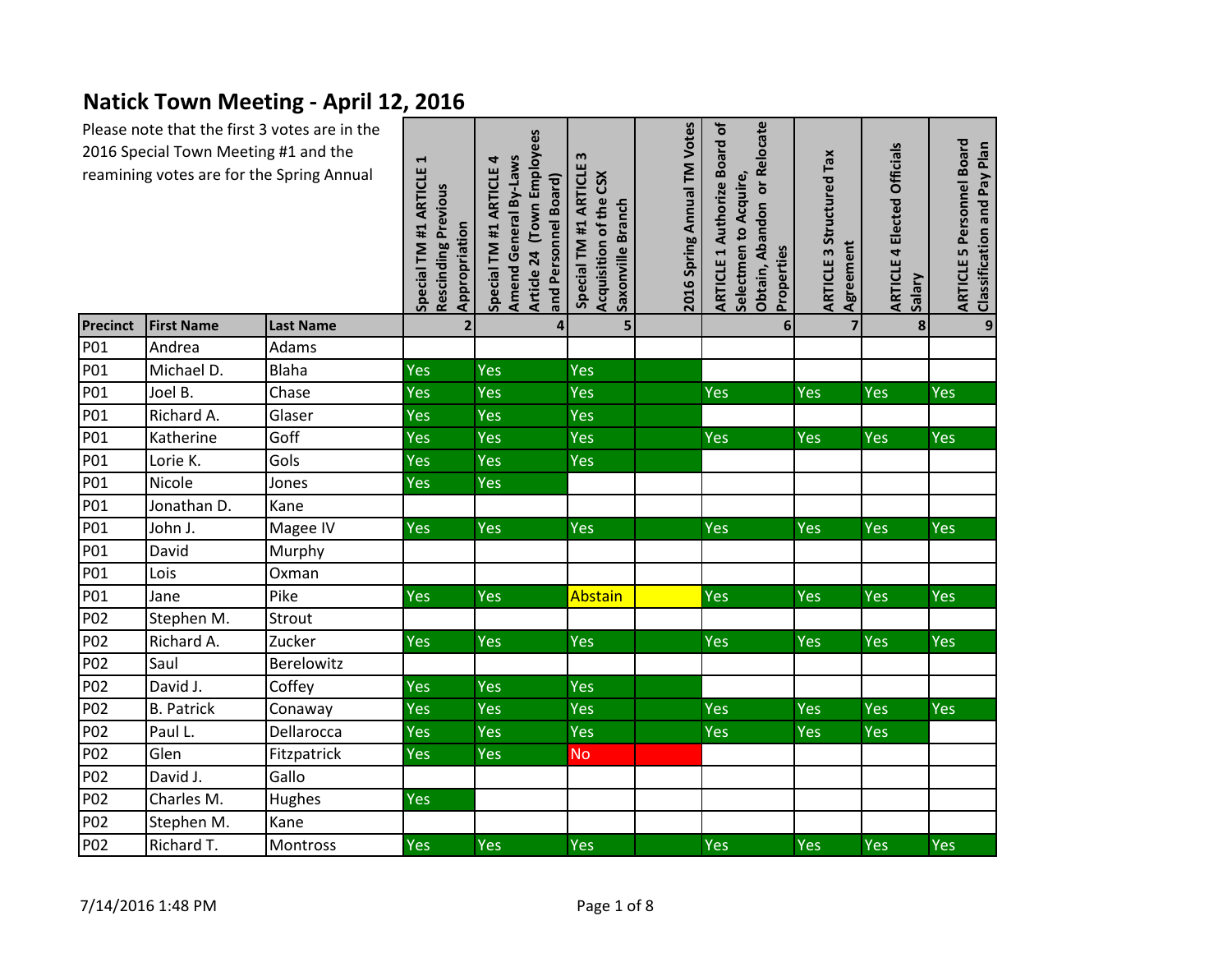| Please note that the first 3 votes are in the<br>2016 Special Town Meeting #1 and the<br>reamining votes are for the Spring Annual |                    | Special TM #1 ARTICLE 1<br>Rescinding Previous<br>Appropriation | Article 24 (Town Employees<br>Amend General By-Laws<br>Special TM #1 ARTICLE 4<br>and Personnel Board) | w<br>ARTICLE<br>Acquisition of the CSX<br>Saxonville Branch<br>Special TM #1 | 2016 Spring Annual TM Votes | Obtain, Abandon or Relocate<br><b>ARTICLE 1 Authorize Board of</b><br>Selectmen to Acquire,<br>Properties | <b>ARTICLE 3 Structured Tax</b><br>Agreement | <b>ARTICLE 4 Elected Officials</b><br>Salary | <b>ARTICLE 5 Personnel Board</b><br>Classification and Pay Plan |              |
|------------------------------------------------------------------------------------------------------------------------------------|--------------------|-----------------------------------------------------------------|--------------------------------------------------------------------------------------------------------|------------------------------------------------------------------------------|-----------------------------|-----------------------------------------------------------------------------------------------------------|----------------------------------------------|----------------------------------------------|-----------------------------------------------------------------|--------------|
| <b>Precinct</b>                                                                                                                    | <b>First Name</b>  | <b>Last Name</b>                                                | $\overline{2}$                                                                                         | 4                                                                            | 5                           |                                                                                                           | 6 <sup>1</sup>                               | $\overline{7}$                               | 8                                                               | $\mathbf{9}$ |
| P <sub>02</sub>                                                                                                                    | Lynne              | Montross                                                        | <b>Yes</b>                                                                                             | Yes                                                                          | Yes                         |                                                                                                           | Yes                                          | Yes                                          | Yes                                                             | Yes          |
| P02                                                                                                                                | Stephen Edwin      | Robb                                                            | Yes                                                                                                    | Yes                                                                          | Yes                         |                                                                                                           | Yes                                          | Yes                                          | Abstain                                                         | Yes          |
| P02                                                                                                                                | Scott              | Spiegel                                                         | Yes                                                                                                    | Yes                                                                          | <b>No</b>                   |                                                                                                           |                                              |                                              |                                                                 |              |
| P02                                                                                                                                | Christine M.       | Therrien                                                        | <b>Yes</b>                                                                                             | <b>Yes</b>                                                                   | Yes                         |                                                                                                           | Yes                                          | <b>Yes</b>                                   | <b>No</b>                                                       | Yes          |
| P02                                                                                                                                | Jennifer Davis     | Wirkala                                                         | <b>Yes</b>                                                                                             | Yes                                                                          | <b>No</b>                   |                                                                                                           |                                              |                                              |                                                                 |              |
| <b>P02</b>                                                                                                                         | <b>Susan Mande</b> | Zucker                                                          | <b>Yes</b>                                                                                             | Yes                                                                          | Yes                         |                                                                                                           | Yes                                          | Yes                                          | Yes                                                             | Yes          |
| P02                                                                                                                                | Alfred R.          | Doig                                                            | Yes                                                                                                    | Yes                                                                          | Yes                         |                                                                                                           | Yes                                          | Yes                                          | Yes                                                             | <b>Yes</b>   |
| P03                                                                                                                                | Donna Volpe        | Casey                                                           | <b>Yes</b>                                                                                             | <b>Yes</b>                                                                   | Yes                         |                                                                                                           | Yes                                          | Yes                                          | Yes                                                             | Yes          |
| P03                                                                                                                                | Victor P.          | D'Costa                                                         |                                                                                                        |                                                                              |                             |                                                                                                           |                                              | Yes                                          | Yes                                                             |              |
| P03                                                                                                                                | Carol A.           | Delehanty                                                       | Yes                                                                                                    | <b>Yes</b>                                                                   | <b>No</b>                   |                                                                                                           |                                              |                                              |                                                                 |              |
| P03                                                                                                                                | Sandra J.          | Desveaux                                                        | <b>Yes</b>                                                                                             | Yes                                                                          | <b>No</b>                   |                                                                                                           | Yes                                          | Yes                                          | Yes                                                             | Yes          |
| P03                                                                                                                                | Leah P.            | Falzone                                                         |                                                                                                        |                                                                              |                             |                                                                                                           |                                              |                                              |                                                                 |              |
| P03                                                                                                                                | David H.           | Fishman                                                         | Yes                                                                                                    | Yes                                                                          | Yes                         |                                                                                                           | Yes                                          | Yes                                          | Abstain                                                         | Yes          |
| P03                                                                                                                                | Charles A.         | Grady                                                           | Yes                                                                                                    | Yes                                                                          | Yes                         |                                                                                                           | <b>Yes</b>                                   | Yes                                          | Yes                                                             | Yes          |
| P03                                                                                                                                | Robert M.          | Healey                                                          | Yes                                                                                                    | Yes                                                                          | No.                         |                                                                                                           | Yes                                          | Yes                                          | Yes                                                             | Yes          |
| P03                                                                                                                                | Judith A.          | Kuhn                                                            | Yes                                                                                                    | Yes                                                                          | Yes                         |                                                                                                           | Yes                                          | Yes                                          |                                                                 | Yes          |
| P03                                                                                                                                | Leonard P.         | Kuhn                                                            | <b>Yes</b>                                                                                             | Yes                                                                          | Yes                         |                                                                                                           | Yes                                          | Yes                                          |                                                                 | Yes          |
| P03                                                                                                                                | Joan R.            | Mathews                                                         |                                                                                                        |                                                                              |                             |                                                                                                           |                                              |                                              |                                                                 |              |
| P03                                                                                                                                | Julie M.           | McDonough                                                       | Yes                                                                                                    | Yes                                                                          | Yes                         |                                                                                                           | Yes                                          | Yes                                          | <b>No</b>                                                       | Yes          |
| P03                                                                                                                                | Donna M.           | McKenzie                                                        | <b>Yes</b>                                                                                             | Yes                                                                          | Yes                         |                                                                                                           | Yes                                          | Yes                                          | Yes                                                             | Yes          |
| P03                                                                                                                                | Andrew J.          | Meyer                                                           | Yes                                                                                                    | Yes                                                                          | Yes                         |                                                                                                           | Yes                                          | Yes                                          | Yes                                                             |              |
| P03                                                                                                                                | Ross J.            | Rodino                                                          | Yes                                                                                                    | Yes                                                                          | Yes                         |                                                                                                           | Yes                                          | Yes                                          | Yes                                                             | Yes          |
| P03                                                                                                                                | Robert             | Rowe                                                            |                                                                                                        |                                                                              |                             |                                                                                                           |                                              |                                              |                                                                 |              |
| P03                                                                                                                                | William            | Schoenig                                                        | Yes                                                                                                    | Yes                                                                          | Yes                         |                                                                                                           | Yes                                          | Yes                                          | Yes                                                             | Yes          |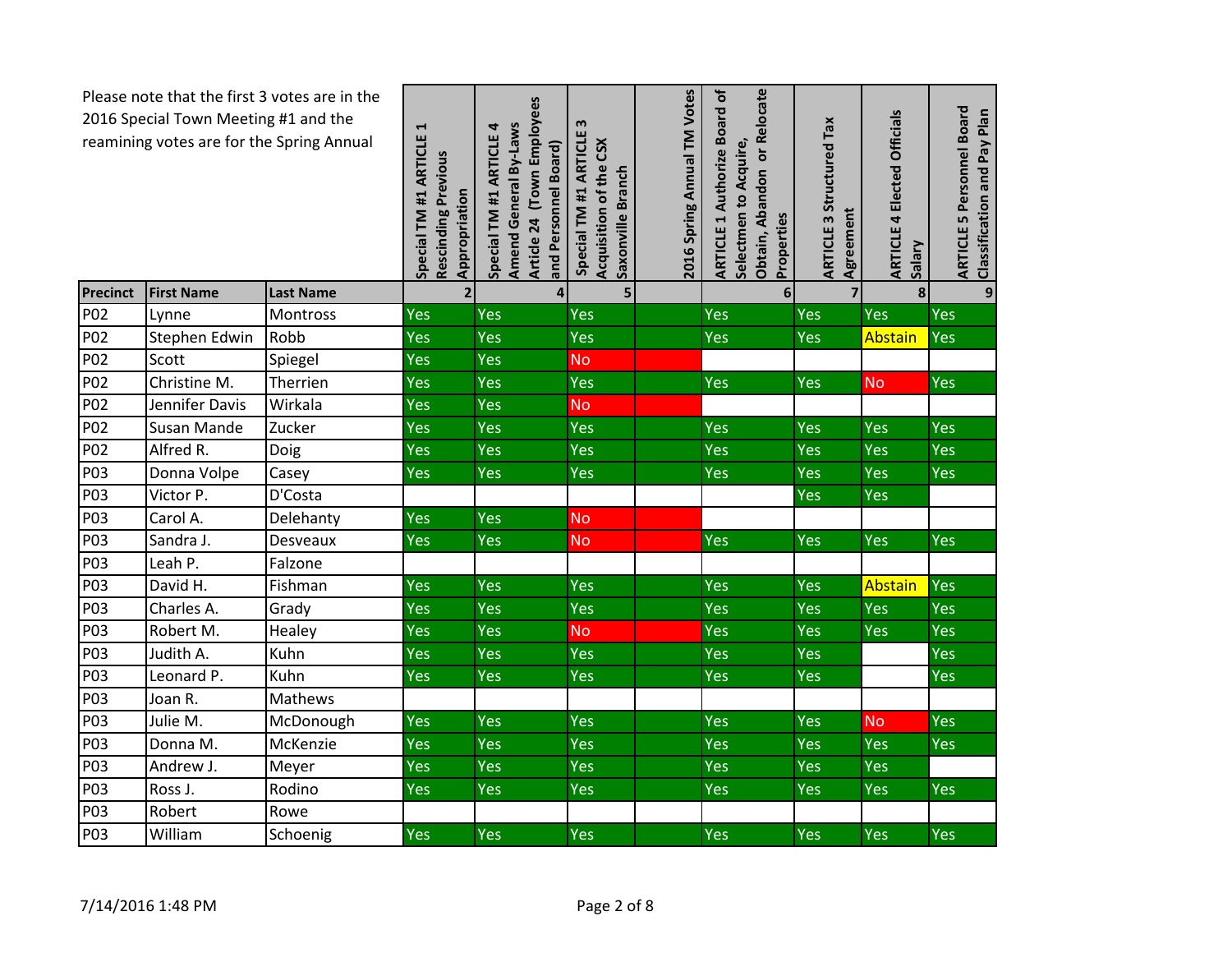| Please note that the first 3 votes are in the<br>2016 Special Town Meeting #1 and the<br>reamining votes are for the Spring Annual |                   |                  | Special TM #1 ARTICLE 1<br>Rescinding Previous<br>Appropriation | Article 24 (Town Employees<br>Amend General By-Laws<br>Special TM #1 ARTICLE 4<br>and Personnel Board) | $\boldsymbol{\omega}$<br><b>ARTICLE</b><br>Acquisition of the CSX<br>Saxonville Branch<br>Special TM #1 | 2016 Spring Annual TM Votes | Obtain, Abandon or Relocate<br><b>ARTICLE 1 Authorize Board of</b><br>Selectmen to Acquire,<br>Properties | <b>ARTICLE 3 Structured Tax</b><br>Agreement | <b>ARTICLE 4 Elected Officials</b><br>Salary | 5 Personnel Board<br>Classification and Pay Plan<br><b>ARTICLE</b> |
|------------------------------------------------------------------------------------------------------------------------------------|-------------------|------------------|-----------------------------------------------------------------|--------------------------------------------------------------------------------------------------------|---------------------------------------------------------------------------------------------------------|-----------------------------|-----------------------------------------------------------------------------------------------------------|----------------------------------------------|----------------------------------------------|--------------------------------------------------------------------|
| Precinct                                                                                                                           | <b>First Name</b> | <b>Last Name</b> | $\overline{2}$                                                  | $\overline{4}$                                                                                         | 5                                                                                                       |                             | 6                                                                                                         | 7                                            | 8                                            | $\overline{9}$                                                     |
| P03                                                                                                                                | Bruce D.          | Whitney          | Yes                                                             | <b>Yes</b>                                                                                             | Yes                                                                                                     |                             | Yes                                                                                                       | Yes                                          |                                              | Yes                                                                |
| P04                                                                                                                                | Salvatore A.      | Alessi           |                                                                 |                                                                                                        |                                                                                                         |                             |                                                                                                           |                                              |                                              |                                                                    |
| P04                                                                                                                                | Moire V.          | <b>Balsam</b>    | Yes                                                             | Yes                                                                                                    | Yes                                                                                                     |                             | Yes                                                                                                       | Yes                                          | Yes                                          | Yes                                                                |
| P04                                                                                                                                | Dirk              | Coburn Jr.       | Yes                                                             | Yes                                                                                                    | Yes                                                                                                     |                             | Yes                                                                                                       | Yes                                          | Yes                                          | Yes                                                                |
| P04                                                                                                                                | John A.           | Donovan III      |                                                                 |                                                                                                        | Yes                                                                                                     |                             | <b>Yes</b>                                                                                                | Yes                                          | Yes                                          | Yes                                                                |
| P04                                                                                                                                | Diane             | Floyd            | Yes                                                             | <b>Yes</b>                                                                                             | Yes                                                                                                     |                             | Yes                                                                                                       | Yes                                          | Abstain                                      | Yes                                                                |
| P04                                                                                                                                | Richard A.        | Foley            | Yes                                                             | Yes                                                                                                    | Yes                                                                                                     |                             | Yes                                                                                                       | Yes                                          | Yes                                          | Yes                                                                |
| P04                                                                                                                                | Jonathan H.       | Freedman         | Yes                                                             | Yes                                                                                                    | Yes                                                                                                     |                             | Yes                                                                                                       | Yes                                          | Yes                                          | Yes                                                                |
| P04                                                                                                                                | Rhonda J.         | Garvin-Conaway   | Yes                                                             | Yes                                                                                                    | Yes                                                                                                     |                             | Yes                                                                                                       | Yes                                          | Yes                                          | <b>No</b>                                                          |
| P04                                                                                                                                | Brianna M.        | Heyde            | Yes                                                             | Yes                                                                                                    | <b>No</b>                                                                                               |                             |                                                                                                           | Yes                                          | <b>Yes</b>                                   | <b>No</b>                                                          |
| <b>P04</b>                                                                                                                         | Christina E.      | Kruczynski       | Yes                                                             | Yes                                                                                                    | Yes                                                                                                     |                             | <b>Yes</b>                                                                                                | Yes                                          | Abstain                                      |                                                                    |
| P04                                                                                                                                | Douglas L.        | Landry           | Yes                                                             | <b>Yes</b>                                                                                             | Yes                                                                                                     |                             |                                                                                                           | Yes                                          | Yes                                          | Yes                                                                |
| P04                                                                                                                                | Nancy B.          | Nottonson        |                                                                 |                                                                                                        |                                                                                                         |                             |                                                                                                           |                                              |                                              |                                                                    |
| P04                                                                                                                                | Peter A.          | Nottonson        |                                                                 |                                                                                                        |                                                                                                         |                             |                                                                                                           |                                              |                                              |                                                                    |
| P04                                                                                                                                | Michael J.        | Price            |                                                                 |                                                                                                        |                                                                                                         |                             |                                                                                                           |                                              |                                              |                                                                    |
| P04                                                                                                                                | Barbara Fahey     | Sanchez          | Yes                                                             | Yes                                                                                                    | Yes                                                                                                     |                             | Yes                                                                                                       | Yes                                          | Yes                                          | Yes                                                                |
| P04                                                                                                                                | Catherine         | Schellenberg     | Yes                                                             | Yes                                                                                                    | Yes                                                                                                     |                             | Yes                                                                                                       | Yes                                          | Yes                                          | Yes                                                                |
| P04                                                                                                                                | Daniel C.         | Sohl             | Yes                                                             | Yes                                                                                                    | Yes                                                                                                     |                             | Yes                                                                                                       | Yes                                          | Yes                                          | <b>Yes</b>                                                         |
| P04                                                                                                                                | Jeanette          | Szretter         | Yes                                                             | Yes                                                                                                    | Yes                                                                                                     |                             | Yes                                                                                                       | Yes                                          | Yes                                          | Yes                                                                |
| <b>P05</b>                                                                                                                         | Erica E.          | Ball             | Yes                                                             | Yes                                                                                                    | Yes                                                                                                     |                             | Yes                                                                                                       | Yes                                          | Abstain                                      | Yes                                                                |
| <b>P05</b>                                                                                                                         | Nancy             | Devereaux        | Yes                                                             | Yes                                                                                                    | Yes                                                                                                     |                             | Yes                                                                                                       | Yes                                          | Yes                                          | Yes                                                                |
| <b>P05</b>                                                                                                                         | David             | Dorant           | Yes                                                             | <b>Yes</b>                                                                                             | Yes                                                                                                     |                             | Yes                                                                                                       | Yes                                          | Yes                                          | Yes                                                                |
| <b>P05</b>                                                                                                                         | Lawrence L.       | <b>Drolet</b>    | Yes                                                             | Yes                                                                                                    | Yes                                                                                                     |                             | Yes                                                                                                       | Yes                                          | Yes                                          | Yes                                                                |
| <b>P05</b>                                                                                                                         | Andrew D.         | Eschtruth        | Yes                                                             | Yes                                                                                                    | Yes                                                                                                     |                             | Yes                                                                                                       | Yes                                          | Yes                                          | Yes                                                                |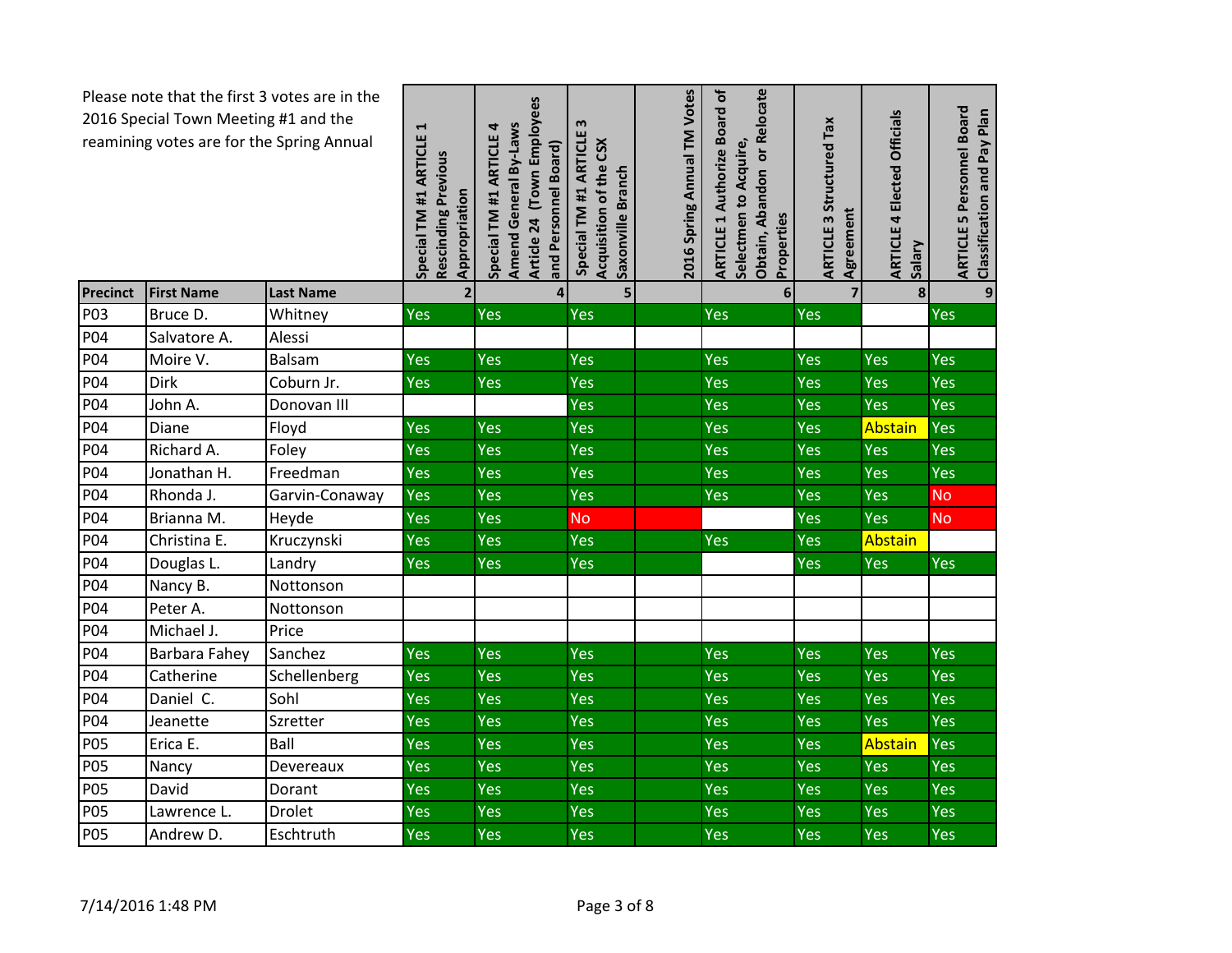| Please note that the first 3 votes are in the<br>2016 Special Town Meeting #1 and the<br>reamining votes are for the Spring Annual |                   | Special TM #1 ARTICLE 1<br>Rescinding Previous<br>Appropriation | Article 24 (Town Employees<br>Amend General By-Laws<br>Special TM #1 ARTICLE 4<br>and Personnel Board) | w<br><b>ARTICLE</b><br>Acquisition of the CSX<br>Saxonville Branch<br>Special TM #1 | 2016 Spring Annual TM Votes | Obtain, Abandon or Relocate<br><b>ARTICLE 1 Authorize Board of</b><br>Selectmen to Acquire,<br>Properties | <b>ARTICLE 3 Structured Tax</b><br>Agreement | <b>ARTICLE 4 Elected Officials</b><br><b>Vieles</b> | 5 Personnel Board<br>Classification and Pay Plan<br><b>ARTICLE</b> |                |
|------------------------------------------------------------------------------------------------------------------------------------|-------------------|-----------------------------------------------------------------|--------------------------------------------------------------------------------------------------------|-------------------------------------------------------------------------------------|-----------------------------|-----------------------------------------------------------------------------------------------------------|----------------------------------------------|-----------------------------------------------------|--------------------------------------------------------------------|----------------|
| <b>Precinct</b>                                                                                                                    | <b>First Name</b> | <b>Last Name</b>                                                | $\overline{2}$                                                                                         | $\overline{\mathbf{4}}$                                                             | 5                           |                                                                                                           | 6                                            | $\overline{7}$                                      | 8                                                                  | $\overline{9}$ |
| <b>P05</b>                                                                                                                         | James L.          | Everett                                                         | Yes                                                                                                    | Yes                                                                                 | Yes                         |                                                                                                           | Yes                                          | Yes                                                 | <b>Yes</b>                                                         | Yes            |
| <b>P05</b>                                                                                                                         | Amy K.            | Flynn                                                           | Yes                                                                                                    | Yes                                                                                 | Yes                         |                                                                                                           | Yes                                          | Yes                                                 | Yes                                                                | Yes            |
| <b>P05</b>                                                                                                                         | Todd M.           | Gillenwater                                                     | Yes                                                                                                    | Yes                                                                                 | Yes                         |                                                                                                           | Yes                                          | Yes                                                 | Yes                                                                | Yes            |
| <b>P05</b>                                                                                                                         | Kathleen C.       | Joyce                                                           |                                                                                                        |                                                                                     |                             |                                                                                                           |                                              |                                                     |                                                                    |                |
| <b>P05</b>                                                                                                                         | Andrew W.         | Luke                                                            | Yes                                                                                                    | <b>Yes</b>                                                                          | Yes                         |                                                                                                           | Yes                                          | Yes                                                 | Yes                                                                |                |
| <b>P05</b>                                                                                                                         | Harriet S.        | Merkowitz                                                       | Yes                                                                                                    | Yes                                                                                 | Yes                         |                                                                                                           | Yes                                          | Yes                                                 | Yes                                                                | Yes            |
| <b>P05</b>                                                                                                                         | Julian J.         | Munnich                                                         | Yes                                                                                                    | Abstain                                                                             | Yes                         |                                                                                                           | Yes                                          | Yes                                                 | Yes                                                                | Yes            |
| <b>P05</b>                                                                                                                         | Matthew D.        | Siegel                                                          | Yes                                                                                                    | Yes                                                                                 | Yes                         |                                                                                                           | Yes                                          | Yes                                                 | Yes                                                                | Yes            |
| <b>P05</b>                                                                                                                         | Bruce A.          | Snow                                                            | Yes                                                                                                    | Yes                                                                                 | <b>No</b>                   |                                                                                                           | Yes                                          | <b>No</b>                                           | <b>No</b>                                                          | <b>Abstain</b> |
| <b>P05</b>                                                                                                                         | Michael J.        | Sugrue                                                          | Yes                                                                                                    | Yes                                                                                 | Yes                         |                                                                                                           | Yes                                          | Yes                                                 | Yes                                                                |                |
| <b>P05</b>                                                                                                                         | Charlotte         | Swartz                                                          | Yes                                                                                                    | Yes                                                                                 | Yes                         |                                                                                                           | Yes                                          | Yes                                                 | Yes                                                                | Yes            |
| <b>P05</b>                                                                                                                         | Diane V.          | Vabulas                                                         | Yes                                                                                                    | <b>Yes</b>                                                                          | Yes                         |                                                                                                           | Yes                                          | Yes                                                 | <b>No</b>                                                          | Yes            |
| <b>P05</b>                                                                                                                         | Kenneth E.        | Yang                                                            |                                                                                                        |                                                                                     |                             |                                                                                                           |                                              |                                                     |                                                                    |                |
| P06                                                                                                                                | Barbara A.        | Chinetti                                                        | Yes                                                                                                    | <b>Yes</b>                                                                          | Yes                         |                                                                                                           | Yes                                          | Yes                                                 | Yes                                                                |                |
| P06                                                                                                                                | Paul E.           | Connolly                                                        | Yes                                                                                                    | Yes                                                                                 | <b>Yes</b>                  |                                                                                                           | Yes                                          | Yes                                                 | <b>No</b>                                                          | Yes            |
| P06                                                                                                                                | Catherine M.      | Coughlin                                                        | Yes                                                                                                    | Yes                                                                                 |                             |                                                                                                           |                                              |                                                     |                                                                    |                |
| P06                                                                                                                                | Nicholas S.       | DiMasi                                                          |                                                                                                        |                                                                                     |                             |                                                                                                           |                                              |                                                     |                                                                    |                |
| P06                                                                                                                                | Charlene B.       | Foss                                                            | Yes                                                                                                    | Yes                                                                                 | Yes                         |                                                                                                           | Yes                                          | Yes                                                 | Yes                                                                |                |
| P06                                                                                                                                | Karen A.          | Foster                                                          | <b>Yes</b>                                                                                             | Yes                                                                                 | Yes                         |                                                                                                           | Yes                                          | Yes                                                 | <b>Yes</b>                                                         | Yes            |
| P06                                                                                                                                | William F.        | Gath                                                            | Yes                                                                                                    | Yes                                                                                 | Yes                         |                                                                                                           | Yes                                          | Yes                                                 | <b>Yes</b>                                                         | Yes            |
| P06                                                                                                                                | Carol A.          | Gloff                                                           | Yes                                                                                                    | Yes                                                                                 | Yes                         |                                                                                                           | Yes                                          | Yes                                                 | Yes                                                                | Yes            |
| P06                                                                                                                                | Peter S.          | Golden                                                          | Yes                                                                                                    | Yes                                                                                 | Yes                         |                                                                                                           |                                              | Yes                                                 | Yes                                                                | Yes            |
| P06                                                                                                                                | Michael F.        | Linehan                                                         | Yes                                                                                                    | Yes                                                                                 | Yes                         |                                                                                                           | Yes                                          | Yes                                                 | Yes                                                                | Yes            |
| P06                                                                                                                                | Tony              | Lista                                                           | Yes                                                                                                    | Yes                                                                                 | Yes                         |                                                                                                           | Yes                                          | Yes                                                 | <b>No</b>                                                          | Yes            |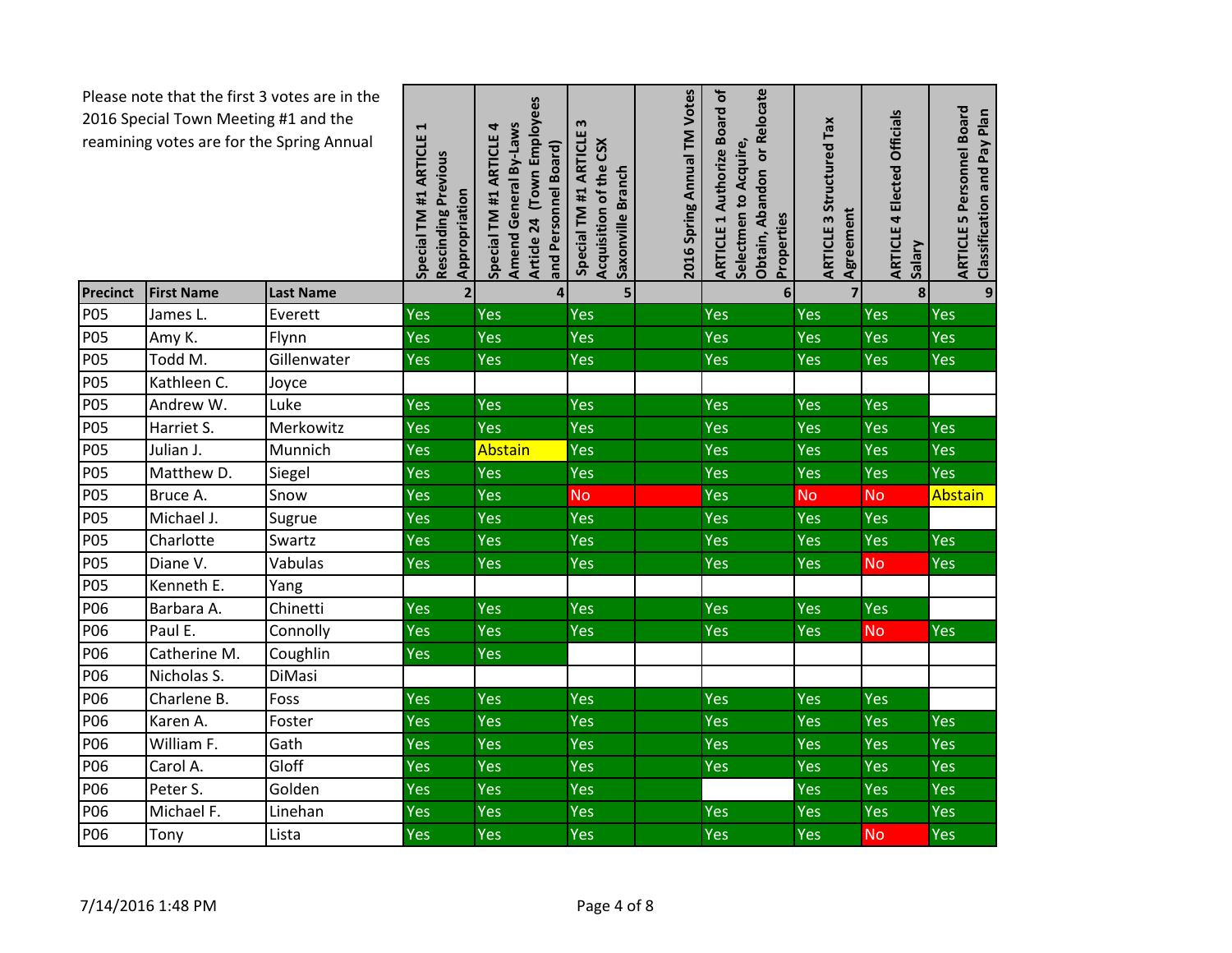| Please note that the first 3 votes are in the<br>2016 Special Town Meeting #1 and the<br>reamining votes are for the Spring Annual |                         | Special TM #1 ARTICLE 1<br>Rescinding Previous<br>Appropriation | Article 24 (Town Employees<br>Amend General By-Laws<br>Special TM #1 ARTICLE 4<br>and Personnel Board) | w<br>Special TM #1 ARTICLE<br>Acquisition of the CSX<br>Saxonville Branch | 2016 Spring Annual TM Votes | Obtain, Abandon or Relocate<br><b>ARTICLE 1 Authorize Board of</b><br>Selectmen to Acquire,<br>Properties | <b>ARTICLE 3 Structured Tax</b><br>Agreement | <b>ARTICLE 4 Elected Officials</b><br><b>Vieles</b> | <b>ARTICLE 5 Personnel Board</b><br>Classification and Pay Plan |           |
|------------------------------------------------------------------------------------------------------------------------------------|-------------------------|-----------------------------------------------------------------|--------------------------------------------------------------------------------------------------------|---------------------------------------------------------------------------|-----------------------------|-----------------------------------------------------------------------------------------------------------|----------------------------------------------|-----------------------------------------------------|-----------------------------------------------------------------|-----------|
| Precinct                                                                                                                           | <b>First Name</b>       | <b>Last Name</b>                                                | $\overline{\mathbf{2}}$                                                                                | $\overline{\mathbf{4}}$                                                   | 5                           |                                                                                                           | 6                                            | $\overline{7}$                                      | 8                                                               | 9         |
| P06                                                                                                                                | Dominic                 | Mirante Jr.                                                     |                                                                                                        | Yes                                                                       | <b>No</b>                   |                                                                                                           | Yes                                          | Yes                                                 | Yes                                                             | Yes       |
| P06                                                                                                                                | Nancy A.                | Northgraves                                                     | Yes                                                                                                    | Yes                                                                       | Yes                         |                                                                                                           | Yes                                          | Yes                                                 | Abstain                                                         | Abstain   |
| P06                                                                                                                                | Jeanne Williams Ostroff |                                                                 | Yes                                                                                                    | Yes                                                                       | <b>Yes</b>                  |                                                                                                           | Yes                                          | Yes                                                 | Yes                                                             | Yes       |
| P06                                                                                                                                | Joshua                  | Ostroff                                                         | Yes                                                                                                    | Yes                                                                       | Yes                         |                                                                                                           | Yes                                          | Yes                                                 | Yes                                                             | Yes       |
| P06                                                                                                                                | Richard                 | Stephen                                                         | Yes                                                                                                    | Yes                                                                       | Yes                         |                                                                                                           | Yes                                          | Yes                                                 | <b>Yes</b>                                                      | Yes       |
| P06                                                                                                                                | Florina R.              | Uyar                                                            | Abstain                                                                                                | Yes                                                                       | Yes                         |                                                                                                           |                                              |                                                     |                                                                 |           |
| P06                                                                                                                                | Patrick A.              | Young                                                           | Yes                                                                                                    | Yes                                                                       | Yes                         |                                                                                                           | Yes                                          | Yes                                                 | Yes                                                             | Yes       |
| <b>P07</b>                                                                                                                         | <b>Helen Terry</b>      | Checket                                                         | Yes                                                                                                    | Yes                                                                       | Yes                         |                                                                                                           | Yes                                          | Yes                                                 | Yes                                                             |           |
| <b>P07</b>                                                                                                                         | Joseph B.               | Conway                                                          |                                                                                                        |                                                                           |                             |                                                                                                           |                                              |                                                     |                                                                 |           |
| <b>P07</b>                                                                                                                         | Bruce T.                | Evans                                                           | Yes                                                                                                    | Yes                                                                       | Yes                         |                                                                                                           | Yes                                          | Yes                                                 | Yes                                                             | Yes       |
| <b>P07</b>                                                                                                                         | Teresa M.               | Evans                                                           | Yes                                                                                                    | Yes                                                                       | Yes                         |                                                                                                           | Yes                                          | Yes                                                 | Yes                                                             | Yes       |
| P07                                                                                                                                | Brian P.                | Fay                                                             | Yes                                                                                                    | Yes                                                                       | Yes                         |                                                                                                           | Yes                                          | Yes                                                 | Yes                                                             | Yes       |
| P07                                                                                                                                | Paul B.                 | Griesmer                                                        | <b>Yes</b>                                                                                             | <b>Yes</b>                                                                | <b>Yes</b>                  |                                                                                                           | Yes                                          | <b>Yes</b>                                          | Yes                                                             | Yes       |
| <b>P07</b>                                                                                                                         | Randall P.              | Gruber                                                          | Yes                                                                                                    | Yes                                                                       | Yes                         |                                                                                                           | Yes                                          | Yes                                                 | Yes                                                             | Yes       |
| <b>P07</b>                                                                                                                         | Henry W.                | Haugland                                                        | Yes                                                                                                    | Yes                                                                       | Yes                         |                                                                                                           | Yes                                          | Yes                                                 | Yes                                                             | Yes       |
| <b>P07</b>                                                                                                                         | Dylan                   | Hayre                                                           | Yes                                                                                                    | Yes                                                                       | <b>Yes</b>                  |                                                                                                           | Yes                                          | Yes                                                 |                                                                 | Yes       |
| P07                                                                                                                                | Evelyn H.               | Jackson                                                         |                                                                                                        |                                                                           |                             |                                                                                                           |                                              |                                                     |                                                                 |           |
| <b>P07</b>                                                                                                                         | Nancy E.                | Jennett                                                         | Yes                                                                                                    | Yes                                                                       | <b>Yes</b>                  |                                                                                                           | Yes                                          | Yes                                                 | Yes                                                             | Yes       |
| P07                                                                                                                                | Richard                 | Jennett Jr.                                                     | Yes                                                                                                    | <b>Yes</b>                                                                | <b>Yes</b>                  |                                                                                                           | Yes                                          | Yes                                                 | Yes                                                             | Yes       |
| <b>P07</b>                                                                                                                         | Joseph A.               | Keefe                                                           | Yes                                                                                                    | Yes                                                                       | Yes                         |                                                                                                           | Yes                                          | <b>Yes</b>                                          | Yes                                                             | Yes       |
| P07                                                                                                                                | Anthony A.              | Marini                                                          |                                                                                                        |                                                                           |                             |                                                                                                           |                                              |                                                     |                                                                 |           |
| P07                                                                                                                                | Paul-Jon                | McNealy                                                         | Yes                                                                                                    | Yes                                                                       | Yes                         |                                                                                                           | Yes                                          | Yes                                                 | Yes                                                             | Yes       |
| P07                                                                                                                                | Elaine B.               | Ostroff                                                         | Yes                                                                                                    | Yes                                                                       | Yes                         |                                                                                                           | Yes                                          | Yes                                                 | Yes                                                             | Yes       |
| <b>P07</b>                                                                                                                         | S. Christopher          | Salis                                                           | Yes                                                                                                    | Yes                                                                       | <b>No</b>                   |                                                                                                           | Yes                                          | Yes                                                 | Yes                                                             | <b>No</b> |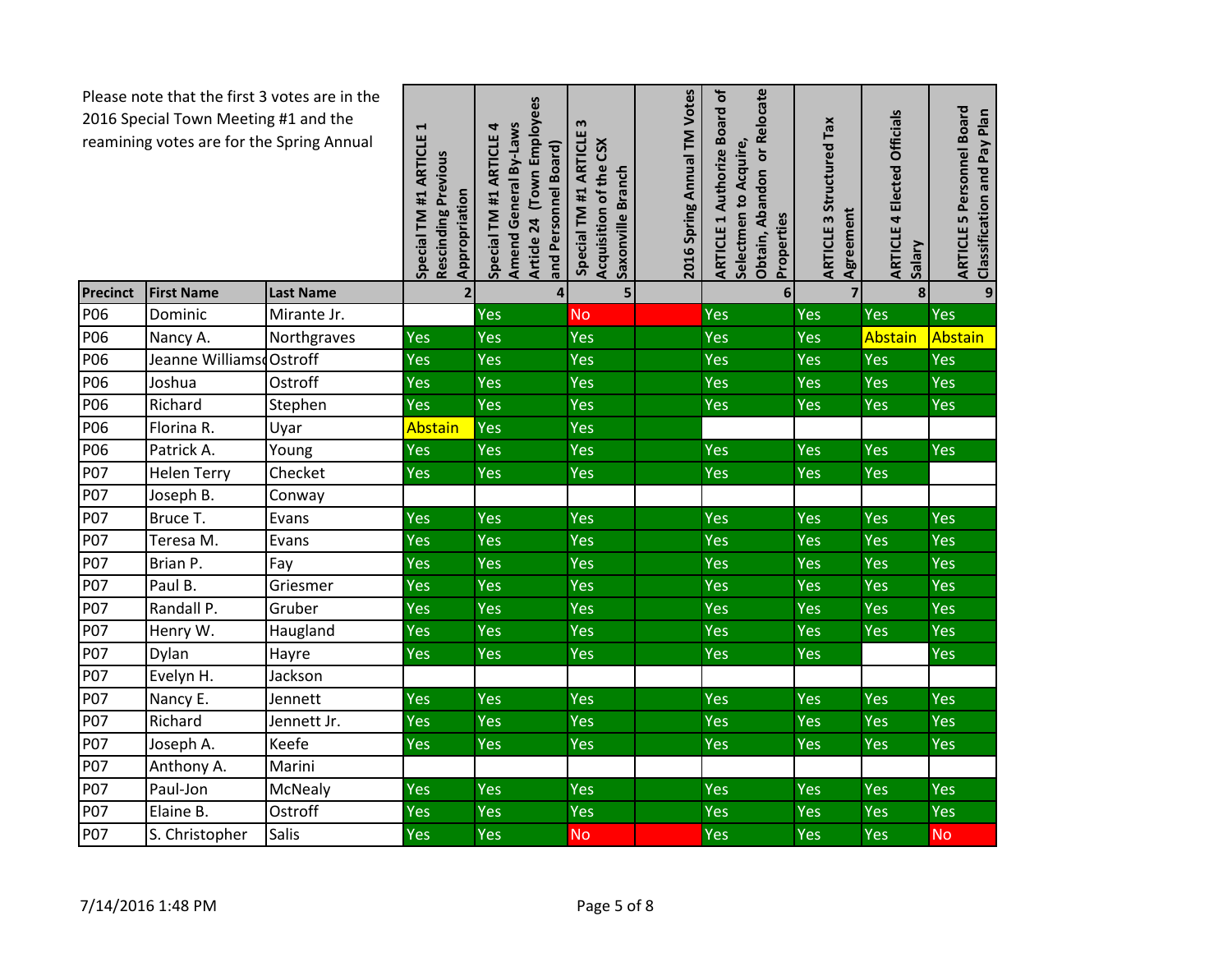| Please note that the first 3 votes are in the<br>2016 Special Town Meeting #1 and the<br>reamining votes are for the Spring Annual |                   | Special TM #1 ARTICLE 1<br>Rescinding Previous<br>Appropriation | Article 24 (Town Employees<br>Amend General By-Laws<br>Special TM #1 ARTICLE 4<br>and Personnel Board) | $\boldsymbol{\omega}$<br>ARTICLE<br>Acquisition of the CSX<br>Saxonville Branch<br>Special TM #1 | 2016 Spring Annual TM Votes | Obtain, Abandon or Relocate<br><b>ARTICLE 1 Authorize Board of</b><br>Selectmen to Acquire,<br>Properties | Structured Tax<br>Agreement<br>ARTICLE <sub>3</sub> | <b>ARTICLE 4 Elected Officials</b><br><b>Vieles</b> | 5 Personnel Board<br>Classification and Pay Plan<br><b>ARTICLE 5</b> |     |
|------------------------------------------------------------------------------------------------------------------------------------|-------------------|-----------------------------------------------------------------|--------------------------------------------------------------------------------------------------------|--------------------------------------------------------------------------------------------------|-----------------------------|-----------------------------------------------------------------------------------------------------------|-----------------------------------------------------|-----------------------------------------------------|----------------------------------------------------------------------|-----|
| Precinct                                                                                                                           | <b>First Name</b> | <b>Last Name</b>                                                | $\overline{2}$                                                                                         | $\overline{\mathbf{4}}$                                                                          | 5                           |                                                                                                           | 6                                                   |                                                     | 8                                                                    | 9   |
| <b>P07</b>                                                                                                                         | Linda             | Wollschlager                                                    | Yes                                                                                                    | Yes                                                                                              | Yes                         |                                                                                                           | Yes                                                 | Yes                                                 | <b>Yes</b>                                                           | Yes |
| <b>P08</b>                                                                                                                         | Mary A.           | Brown                                                           | Yes                                                                                                    | Yes                                                                                              | <b>No</b>                   |                                                                                                           |                                                     |                                                     |                                                                      |     |
| <b>P08</b>                                                                                                                         | James E.          | Brown Jr.                                                       |                                                                                                        |                                                                                                  |                             |                                                                                                           |                                                     |                                                     |                                                                      |     |
| <b>P08</b>                                                                                                                         | Robert            | Canning                                                         | Yes                                                                                                    | Yes                                                                                              | Yes                         |                                                                                                           | Yes                                                 | Yes                                                 | No                                                                   | Yes |
| <b>P08</b>                                                                                                                         | Lawrence          | Delaney                                                         |                                                                                                        | Yes                                                                                              | Yes                         |                                                                                                           | Yes                                                 | Yes                                                 |                                                                      | Yes |
| <b>P08</b>                                                                                                                         | <b>Tass</b>       | Filledes                                                        |                                                                                                        | Yes                                                                                              | Yes                         |                                                                                                           | Yes                                                 | Yes                                                 | Yes                                                                  |     |
| <b>P08</b>                                                                                                                         | Glen B.           | Glater                                                          |                                                                                                        | <b>Yes</b>                                                                                       | Yes                         |                                                                                                           |                                                     | <b>No</b>                                           | <b>No</b>                                                            | Yes |
| <b>P08</b>                                                                                                                         | Marjorie          | Gove                                                            | Yes                                                                                                    | Yes                                                                                              | Yes                         |                                                                                                           | Yes                                                 | Yes                                                 | Yes                                                                  | Yes |
| <b>P08</b>                                                                                                                         | Sara R.           | Hanna                                                           | Yes                                                                                                    | Yes                                                                                              | Yes                         |                                                                                                           | Yes                                                 | Yes                                                 | Yes                                                                  | Yes |
| <b>P08</b>                                                                                                                         | Glynn E.          | Hawley                                                          | Yes                                                                                                    | Yes                                                                                              | Yes                         |                                                                                                           | Yes                                                 | Yes                                                 | Yes                                                                  | Yes |
| <b>P08</b>                                                                                                                         | Thomas E.         | Hubbard                                                         | Yes                                                                                                    | Yes                                                                                              | Yes                         |                                                                                                           | Yes                                                 | Yes                                                 | Yes                                                                  | Yes |
| <b>P08</b>                                                                                                                         | James             | Lawrence-Archer                                                 | Yes                                                                                                    | <b>Yes</b>                                                                                       | Yes                         |                                                                                                           | Yes                                                 | Yes                                                 |                                                                      | Yes |
| P08                                                                                                                                | Bradford A.       | Moore                                                           | Yes                                                                                                    | Yes                                                                                              | Yes                         |                                                                                                           | Yes                                                 | Yes                                                 | <b>No</b>                                                            | Yes |
| <b>P08</b>                                                                                                                         | Garry M.          | O'Brien                                                         | Yes                                                                                                    | Yes                                                                                              | Yes                         |                                                                                                           |                                                     |                                                     |                                                                      |     |
| <b>P08</b>                                                                                                                         | Richard           | Philben                                                         | Yes                                                                                                    | Yes                                                                                              | Yes                         |                                                                                                           | Yes                                                 | Yes                                                 | Abstain                                                              | Yes |
| <b>P08</b>                                                                                                                         | Susan G.          | Salamoff                                                        | Yes                                                                                                    | Yes                                                                                              | Yes                         |                                                                                                           | Yes                                                 | Yes                                                 | Yes                                                                  | Yes |
| <b>P08</b>                                                                                                                         | Richard           | Sidney                                                          | Yes                                                                                                    | Yes                                                                                              | Yes                         |                                                                                                           | Yes                                                 | Yes                                                 | Yes                                                                  | Yes |
| <b>P08</b>                                                                                                                         | Daniel M.         | Sullivan                                                        | Yes                                                                                                    | Yes                                                                                              | Yes                         |                                                                                                           | Yes                                                 | Yes                                                 | Yes                                                                  | Yes |
| P08                                                                                                                                | Gregory R.        | Vitarelli                                                       | Yes                                                                                                    | Yes                                                                                              | Yes                         |                                                                                                           | Yes                                                 | Yes                                                 | Yes                                                                  | Yes |
| P09                                                                                                                                | Wayne A.          | Chouinard                                                       |                                                                                                        |                                                                                                  |                             |                                                                                                           |                                                     |                                                     |                                                                      |     |
| P <sub>09</sub>                                                                                                                    | Cathleen M.       | Collins                                                         | Yes                                                                                                    | Yes                                                                                              | <b>No</b>                   |                                                                                                           | Yes                                                 | Yes                                                 | <b>Yes</b>                                                           |     |
| P09                                                                                                                                | Donald P.         | Friswell                                                        | Yes                                                                                                    | Yes                                                                                              | <b>Yes</b>                  |                                                                                                           | Yes                                                 | Yes                                                 | Yes                                                                  | Yes |
| P09                                                                                                                                | Charlotte M.      | Hannon                                                          | Yes                                                                                                    | Yes                                                                                              | <b>Yes</b>                  |                                                                                                           | Yes                                                 | Yes                                                 | Yes                                                                  | Yes |
| P09                                                                                                                                | Kenneth B.        | Hoyt                                                            |                                                                                                        |                                                                                                  |                             |                                                                                                           |                                                     |                                                     |                                                                      |     |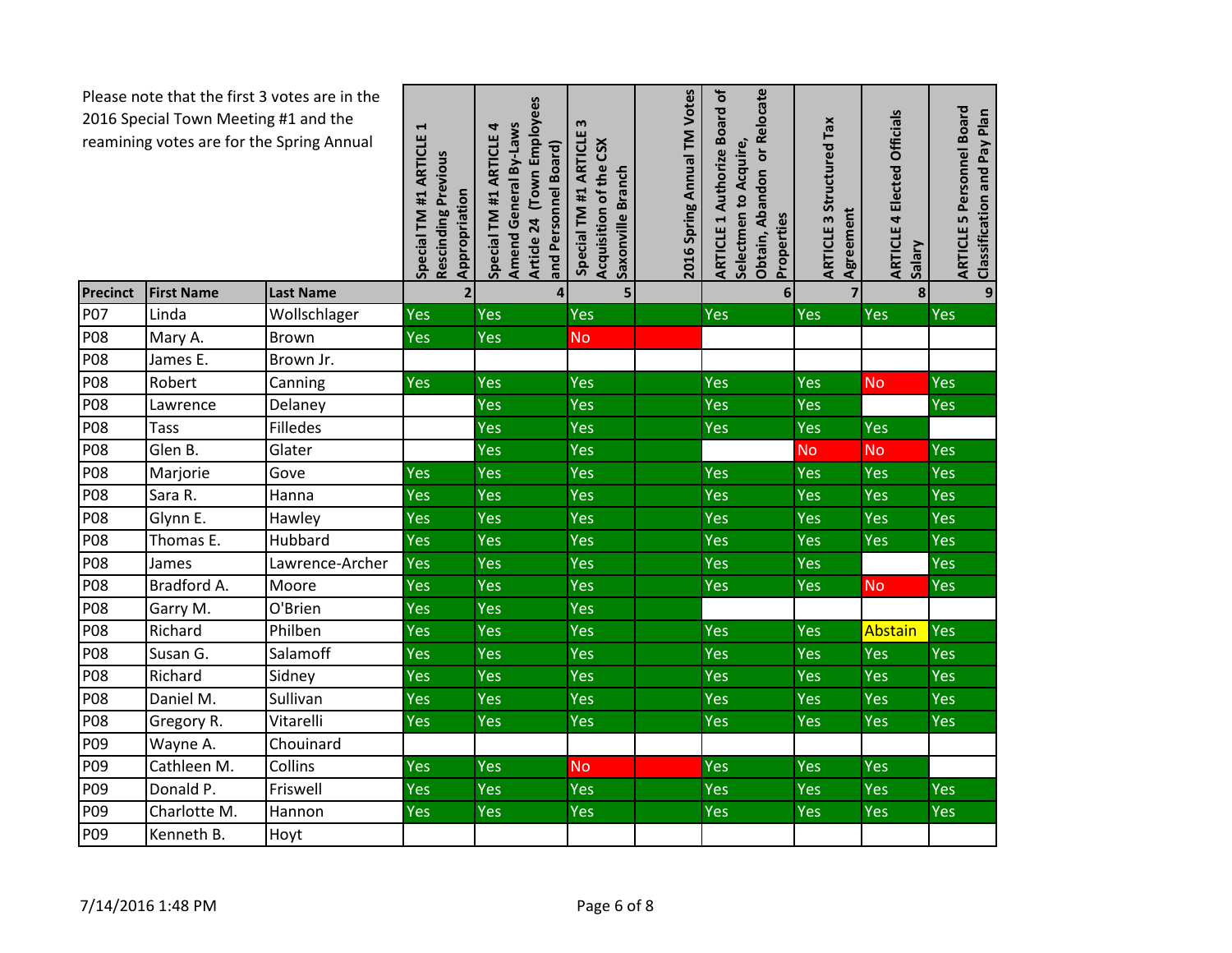| Please note that the first 3 votes are in the<br>2016 Special Town Meeting #1 and the<br>reamining votes are for the Spring Annual |                       | Special TM #1 ARTICLE 1<br>Rescinding Previous<br>Appropriation | Article 24 (Town Employees<br>Amend General By-Laws<br>Special TM #1 ARTICLE 4<br>and Personnel Board) | m<br>Special TM #1 ARTICLE<br>Acquisition of the CSX<br>Saxonville Branch | 2016 Spring Annual TM Votes | Obtain, Abandon or Relocate<br><b>ARTICLE 1 Authorize Board of</b><br>Selectmen to Acquire,<br>Properties | <b>ARTICLE 3 Structured Tax</b><br>Agreement | <b>ARTICLE 4 Elected Officials</b><br><b>Vieles</b> | 5 Personnel Board<br>Classification and Pay Plan<br><b>ARTICLE</b> |            |
|------------------------------------------------------------------------------------------------------------------------------------|-----------------------|-----------------------------------------------------------------|--------------------------------------------------------------------------------------------------------|---------------------------------------------------------------------------|-----------------------------|-----------------------------------------------------------------------------------------------------------|----------------------------------------------|-----------------------------------------------------|--------------------------------------------------------------------|------------|
| Precinct                                                                                                                           | <b>First Name</b>     | <b>Last Name</b>                                                | $\overline{2}$                                                                                         | $\overline{\mathbf{4}}$                                                   | 5                           |                                                                                                           | 6                                            | $\overline{7}$                                      | 8                                                                  | 9          |
| P09                                                                                                                                | Edward A.             | Johnson                                                         | Yes                                                                                                    | Yes                                                                       | <b>No</b>                   |                                                                                                           | Yes                                          | Yes                                                 |                                                                    |            |
| P <sub>09</sub>                                                                                                                    | Paul R.               | Joseph                                                          | Yes                                                                                                    | <b>Yes</b>                                                                | Yes                         |                                                                                                           | Yes                                          | Yes                                                 |                                                                    | Yes        |
| P <sub>09</sub>                                                                                                                    | Scott A.              | Joseph                                                          |                                                                                                        |                                                                           |                             |                                                                                                           |                                              |                                                     |                                                                    |            |
| P09                                                                                                                                | Kevin C.              | Keith                                                           |                                                                                                        |                                                                           |                             |                                                                                                           |                                              |                                                     |                                                                    |            |
| P09                                                                                                                                | Sandy                 | LaFleur                                                         | Yes                                                                                                    | Yes                                                                       | Yes                         |                                                                                                           | Yes                                          | <b>No</b>                                           | <b>Abstain</b>                                                     | Yes        |
| P <sub>09</sub>                                                                                                                    | David W.              | Mangan                                                          |                                                                                                        |                                                                           |                             |                                                                                                           |                                              |                                                     |                                                                    |            |
| P <sub>09</sub>                                                                                                                    | Theresa M.            | Miller                                                          | Yes                                                                                                    | Yes                                                                       | Yes                         |                                                                                                           | Yes                                          | <b>Yes</b>                                          | Yes                                                                | Yes        |
| P09                                                                                                                                | Janice L.             | Parsons                                                         | Yes                                                                                                    | Yes                                                                       | Yes                         |                                                                                                           | Yes                                          | Yes                                                 | Yes                                                                | Yes        |
| P <sub>09</sub>                                                                                                                    | Andres C              | Rochwerger                                                      | Yes                                                                                                    | Yes                                                                       | Yes                         |                                                                                                           | Yes                                          | Yes                                                 | Yes                                                                | Yes        |
| P <sub>09</sub>                                                                                                                    | Heather S.            | Seiche                                                          | Yes                                                                                                    | Yes                                                                       | Yes                         |                                                                                                           | Yes                                          | Yes                                                 | Yes                                                                | Yes        |
| P09                                                                                                                                | James M.              | Williamson                                                      |                                                                                                        |                                                                           | Yes                         |                                                                                                           | Yes                                          | Yes                                                 | Yes                                                                | Yes        |
| P <sub>09</sub>                                                                                                                    | Jamie                 | Parr                                                            | Yes                                                                                                    | Yes                                                                       | Yes                         |                                                                                                           | Yes                                          | Yes                                                 | Abstain                                                            |            |
| P <sub>09</sub>                                                                                                                    | Erica                 | Noonan                                                          |                                                                                                        |                                                                           |                             |                                                                                                           |                                              |                                                     |                                                                    |            |
| P10                                                                                                                                | Christine             | Ackerman                                                        | Yes                                                                                                    | Yes                                                                       | Yes                         |                                                                                                           | Yes                                          | Yes                                                 | Yes                                                                | Yes        |
| P <sub>10</sub>                                                                                                                    | Robert J.             | Awkward                                                         | Yes                                                                                                    | Yes                                                                       | Yes                         |                                                                                                           | Yes                                          | Yes                                                 | Abstain                                                            | Yes        |
| P <sub>10</sub>                                                                                                                    | Kathleen              | Bacon                                                           |                                                                                                        |                                                                           |                             |                                                                                                           |                                              |                                                     |                                                                    |            |
| P10                                                                                                                                | Adam M.               | Berkowitz                                                       | Yes                                                                                                    | Yes                                                                       | Yes                         |                                                                                                           | Yes                                          | Yes                                                 | Yes                                                                |            |
| P10                                                                                                                                | Edward J.             | Doherty                                                         | Yes                                                                                                    | Yes                                                                       | Yes                         |                                                                                                           | <b>Abstain</b>                               | Yes                                                 | Yes                                                                |            |
| P10                                                                                                                                | Christopher A.        | Frail                                                           | Yes                                                                                                    | Yes                                                                       | Yes                         |                                                                                                           | Yes                                          | <b>Yes</b>                                          | Yes                                                                | Yes        |
| P10                                                                                                                                | <b>Andrew Patrick</b> | Hayes                                                           | Yes                                                                                                    | Yes                                                                       | Yes                         |                                                                                                           | Yes                                          | Yes                                                 | Yes                                                                | Yes        |
| P <sub>10</sub>                                                                                                                    | Martin                | Kessel                                                          | Yes                                                                                                    | Yes                                                                       | Yes                         |                                                                                                           | Yes                                          | Yes                                                 | Yes                                                                | Yes        |
| P <sub>10</sub>                                                                                                                    | David A.              | Krentzman                                                       | Yes                                                                                                    | Yes                                                                       | Yes                         |                                                                                                           | Yes                                          | Yes                                                 | Yes                                                                | <b>Yes</b> |
| P10                                                                                                                                | Ery                   | Magasnik                                                        | Yes                                                                                                    | <b>Yes</b>                                                                | Yes                         |                                                                                                           | Yes                                          | Abstain                                             | Abstain                                                            | Yes        |
| P10                                                                                                                                | Stanley S.            | Park                                                            | <b>Yes</b>                                                                                             | Yes                                                                       | Yes                         |                                                                                                           | <b>No</b>                                    | <b>No</b>                                           | <b>No</b>                                                          | Yes        |